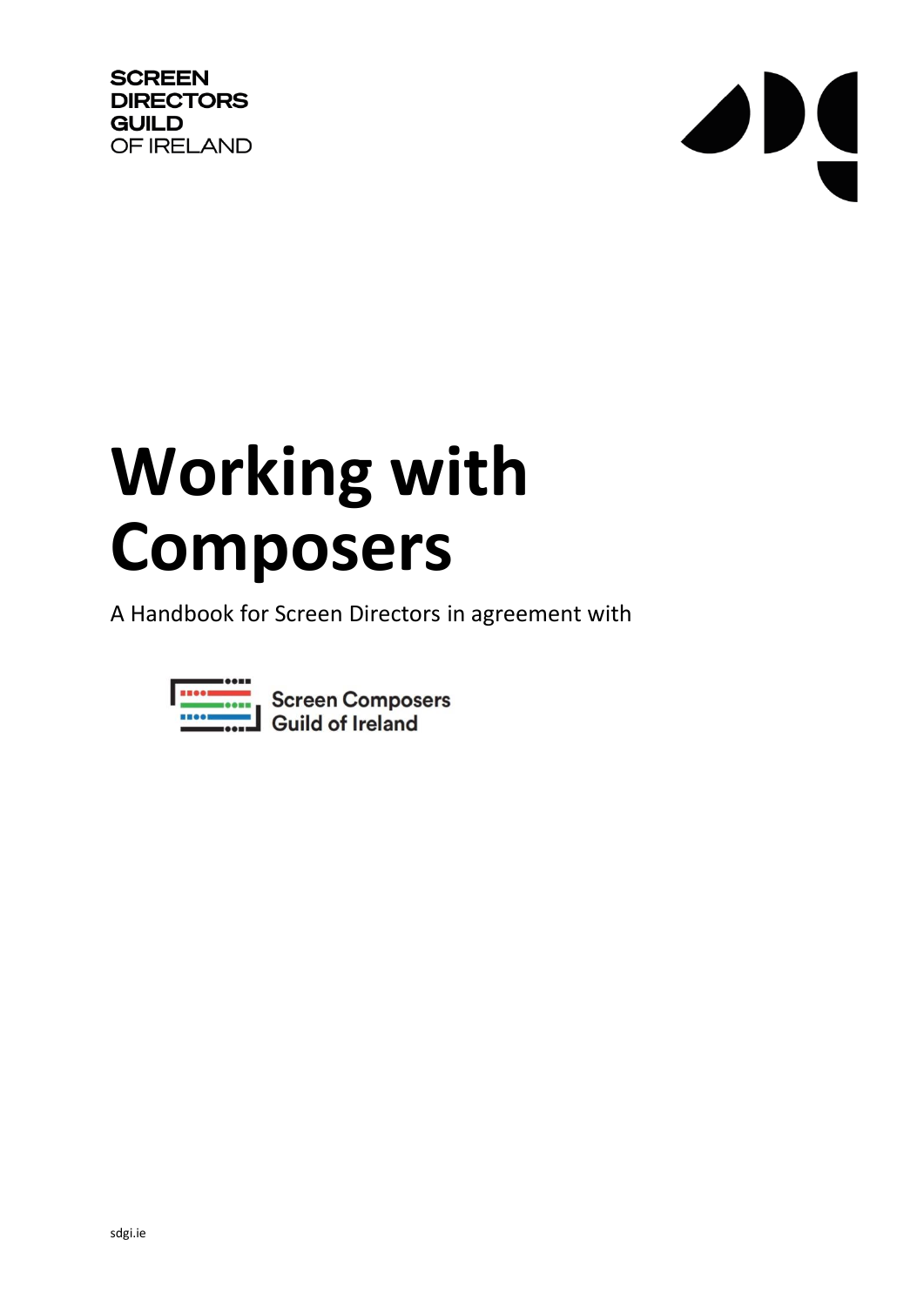# **Contents**

| <b>Working with Composers</b>            | 2  |
|------------------------------------------|----|
| How do I get started?                    | 2  |
| How do I choose a composer?              | 3  |
| What is temping and how do I do it well? | 4  |
| How do I give good notes?                | 5. |
| Resources                                | 6  |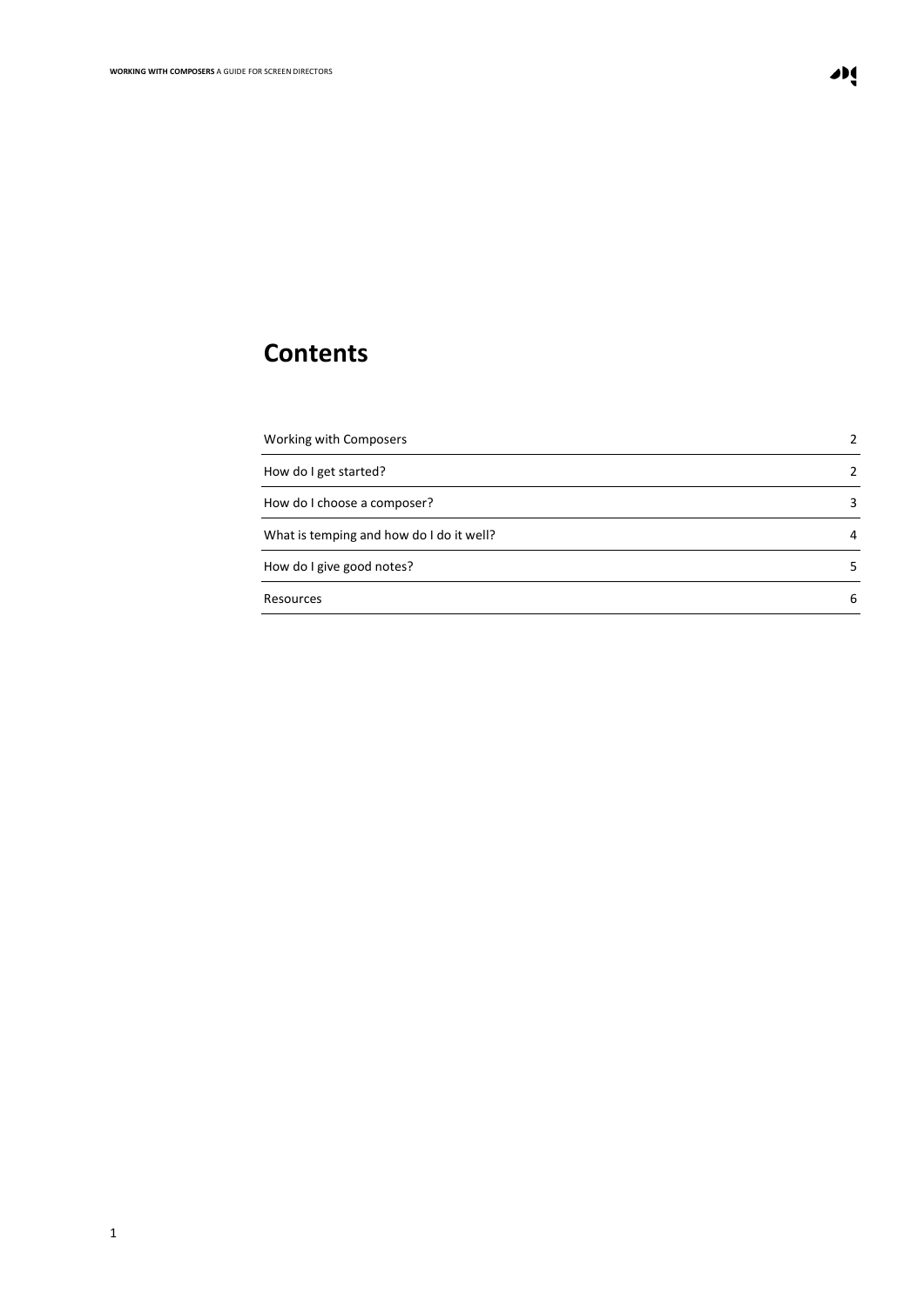#### **Working with Composers**

If executed correctly, the score of a film or television show can be one of its most emotionally powerful aspects. Music's ability to convey emotion, theme, and story makes it a valuable asset to any post-production process, and yet the process of how to choose the perfect score for your project can be daunting.

Hiring a composer to create an original score for your film or TV show is the best way to have music that perfectly matches your work, as there is no substitute for that level of uniqueness. But how exactly do you find the perfect composer? How do you articulate your vision if you don't have any musical background? Most importantly, how can you ensure that the best music for your movie or TV show is created?

At SDGI, we want to help you find the perfect music for your film. This guide for directors we have created to answer your questions on how to find, work with, and utilize your composer to create the best score possible with approval and thanks to Screen Composers Guild of Ireland.

### **How do I get started?**

It is important to not leave the score until postproduction or end of the project. It is a common dilemma amongst directors to have every aspect of their film ready to go except for music, and then being forced to scramble to find a composer or stock music from a library to use.

To avoid this problem, hire a composer as early on as possible. While it may feel strange to have a composer ready during filming, that early exposure to your film will feed into their work and give them a better understanding of the story as a whole. Most importantly, it will ensure that the composer's score will be ready when you need it, and not as a last minute effort.

The Screen Composers Guild of Ireland recommend doing a shortlist of composers and to have a face to face contact with them in addition to getting music samples. Having a good rapport and finding shared interests/ language can really assist in the collaborative process or as one director said 'to just make sure they are sound'!

A composer may send a director themes and sketches during the filming process and good to have director feedback on these, identifying what is not going to work or what the director likes or doesn't like from sketches, this can really help the composer get a head start on the final score. These sketches can also be used towards temp and not every composer/director team likes this but it can work for some.

It is useful to have a chat in advance about preferred workflow through the project so expectations are clear whether to send sketches early or just work from the finished cut.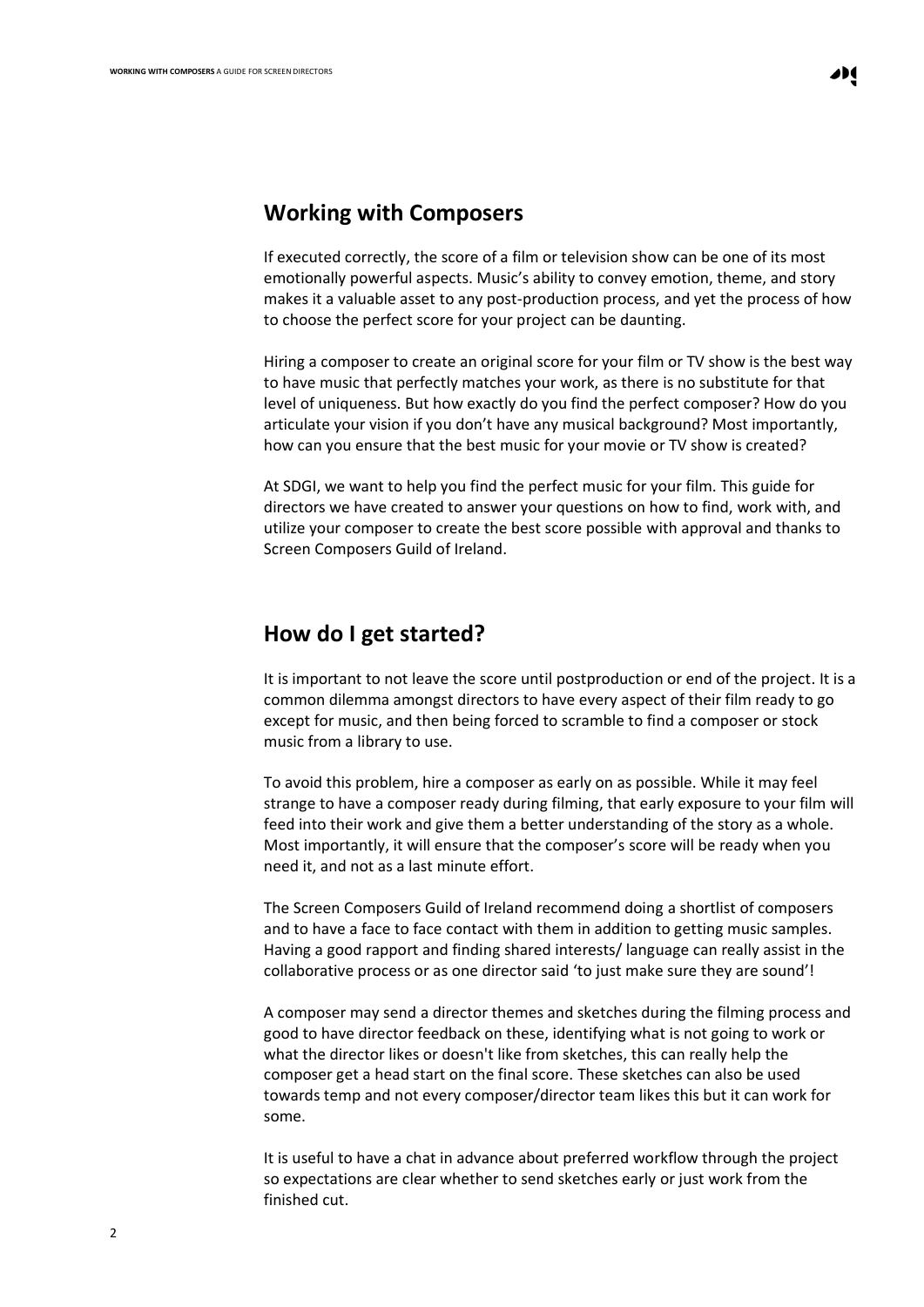It is also essential that you budget for your music. This amount will not only pay the composer, but also cover the costs of musicians, instruments, equipment and more. To choose an appropriate budget, you may want to research other film and TV show's budgets for scores and composers. A widely accepted range is somewhere between 10-15% of your overall budget being devoted to music. According to Hollywood composer Nathaniel Smith, "For something that can carry 50% of the emotional weight of your film, that's some good value."

- Hire your composer early
- Define music budget and workflow
- Consider sketches

# **How do I choose a composer?**

Choosing a composer is a process unique to every director, but there are some guiding principles that will help you select one perfect for your style and project. Firstly, you should do your research of all the composers you are considering and the Screen Composers Guild of Ireland has a full directory of composers. Take the time to investigate their musical background, education, and experience as a film or TV show composer.

It is important to note that writing music is not the same as composing for film or television. While they can go together, film composition requires a different set of skills, such as story interpretation, working with editing and time codes, and potentially harsher deadlines. Make sure that your composer has prior experience in the film or television industry, or be prepared to educate them on entertainment composition yourself.

After you've found a composer that interests you, request a sample audio reel. This gives you the opportunity to learn more about their work and to determine if their musical style matches your own preferences and vision. While listening to this reel, don't expect to hear the perfect music for your film or TV show. This is the highlights of their work, not the work that they've written for your project. Listen for their creative potential and general musical style, and keep an open mind and an open ear!

# **What is temping and how do I do it well?**

Temping is when you as the director choose general music to act as a "filler" throughout the editing process, before you receive your composer's score. The temp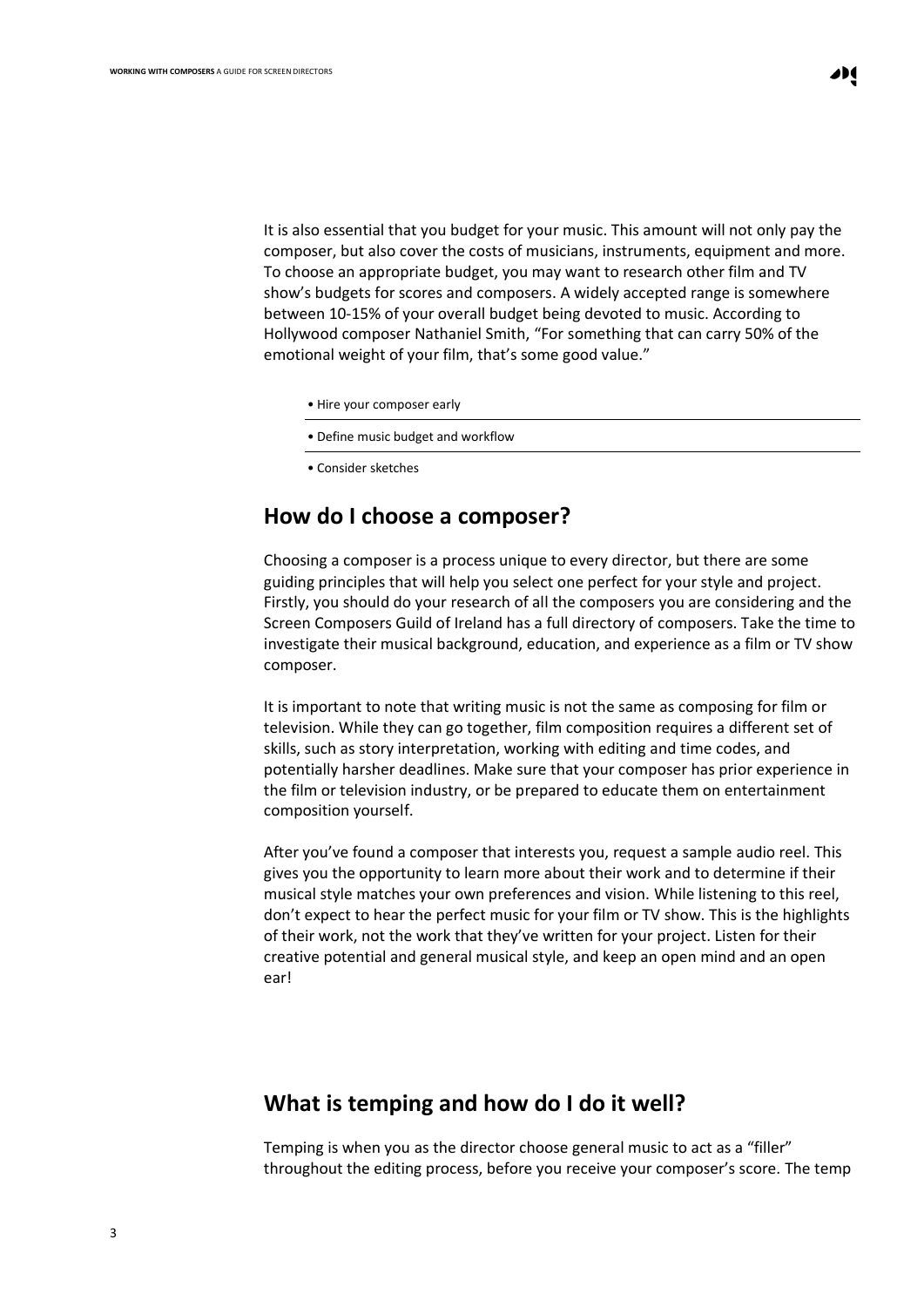music can be any general, pre-cleared music from stock music libraries, and should simply be a place-holder for the score.

Temping is a controversial topic in the world of composing. Some composers abhor temping and swear against it, while others point to its editing advantages and enjoy working with a temp. Here are some do's and don'ts when it comes to temping.

• Do: match your expectations to the budget

Choosing an Oscar-nominated orchestral score as your temp can be a bad decision if you do not have the time and resources to make that happen. Manage your expectations with whatever your composer brings you.

• DO: choose a neutral temp

Choosing neutral temp music from your composer's library or a third party allows the composer to create an entirely new score separate and one that is unique to your film or TV show's theme.

• DO: tell your composer what you like about the temp, but…

The temp is just a place-holder, but it can help you clarify and communicate your vision to the composer. Explain what works about it to the composer, whether it be the rhythm, tempo, instrument choice, build, or tone. These details will give your composer a good idea of the strengths of the temp, and also inspire them to create off of those notes.

• DON'T: compare them to it

You hired the composer to create their own score, not to replicate or elevate the temp. Their music will vary from the temp in unique and hopefully successful ways, so make sure to listen to their vision and encourage it! Comparing the new score to the temp can also be a sign of 'temp love'—the composer's ultimate nightmare, when the director falls in love with the temp music and rejects every original score offered.

## <span id="page-4-0"></span>**How do I give good notes?**

The Screen Composers Guild of Ireland says that it might be worth starting with a spotting session; this is where the director, composer, music supervisor and sometimes editor watch through the final cut of film in its entirety and then break it down to identify the areas where music will be into cues using time codes and come up with ideas of what that music could/should be. This helps hone in on what music will be doing within the narrative, it is like creating a music script and is a template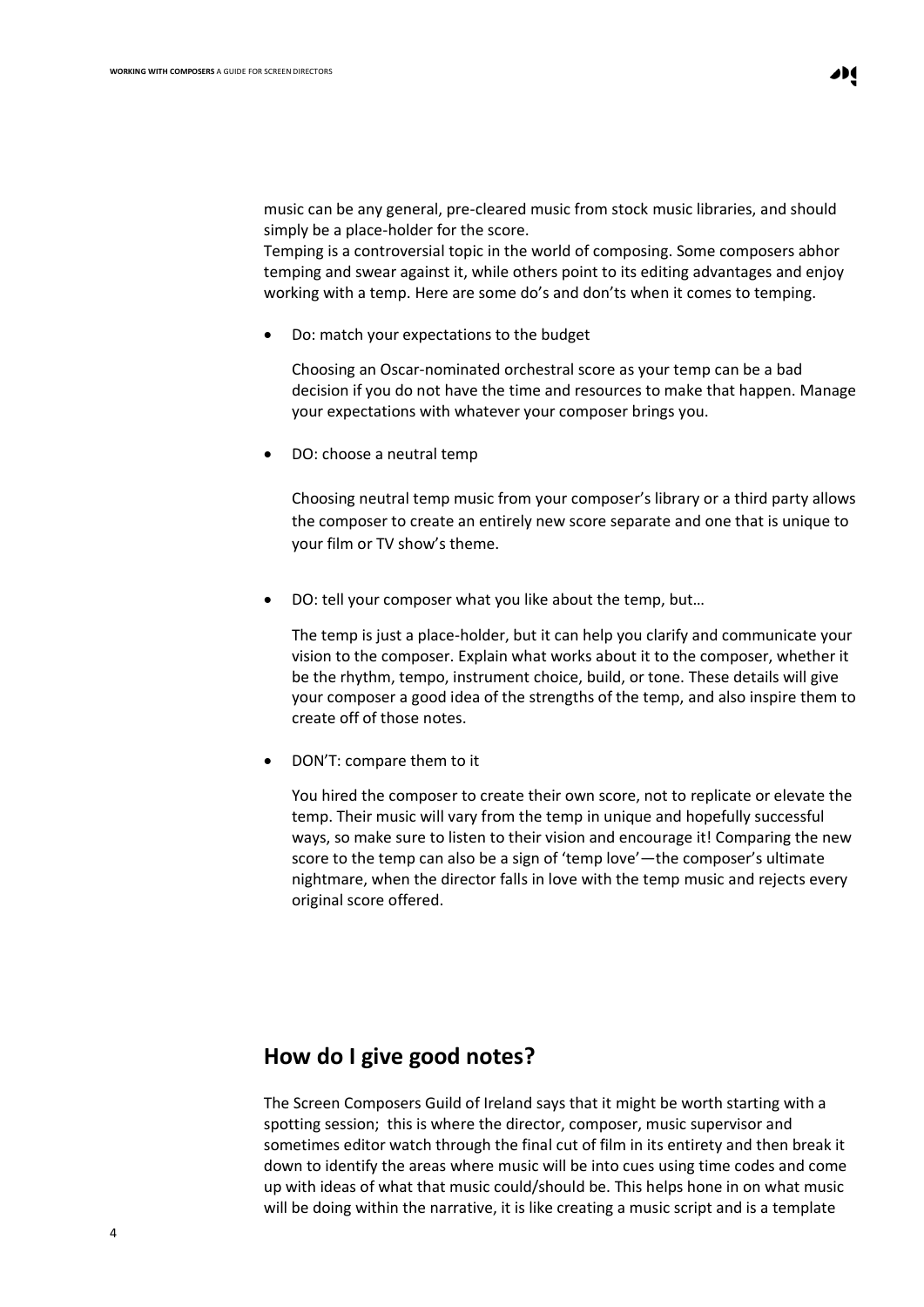point for future notes. A spotting session also really helps with creating the budget for the composer, an opportunity to talk about how best to spend such as where the director might want live musicians, and prioritising cues, also include placed music in this. See our links on explanation of spotting session below.

You don't have to be a music guru (although it helps!) to communicate with your composer. If you are not a trained musician, the best way to express your vision is by using emotional action words, similarly to the ones you use with your actors focusing on terms like dramatic intent, story arc, and elements of the narrative. These phrases communicate your desires to the composer while still giving them the creative control. If you accidentally use a musical term that means something different in the professional world, you could end up with a miscommunication that puts your score on the wrong track. Stick to what you know and allow them to create!

After hearing their first drafts of the score, it is important to give quality notes. Firstly, live with the music for a few hours in order to fully comprehend it. Write all of your notes down as you listen through, and communicate these clearly to your composer. When giving feedback, balance positive notes with your negative suggestions, and be clear about what you need changed. As long as you are direct about your notes and appreciative of the composer's work, the feedback process should lead to an improved score that meets both your and the composer's needs.

As composer Nathaniel Smith says, "Music can make a good project legendary or a fantastic film unwatchable." Your composer's score is incredibly important to the emotional experience of your film or TV show, so it is important to take the time to make sure that it is done right. Following these steps, trusting your composer's creative instincts, and communicating throughout the process will hopefully lead to a fantastic and emotionally impactful score perfect for your project.

#### **Resources**

- https://screencomposersguild.ie
- <https://www.zachheyde.com/blog/the-importance-of-the-spotting-session>
- https://www.spitfireaudio.com/editorial/features/scoring-a-film/part1/
- <https://videoandfilmmaker.com/wp/index.php/tutorials/6-directors-tips-working-composers/>
- <https://www.documentary.org/feature/minding-your-beats-and-cues-tips-working-composer>